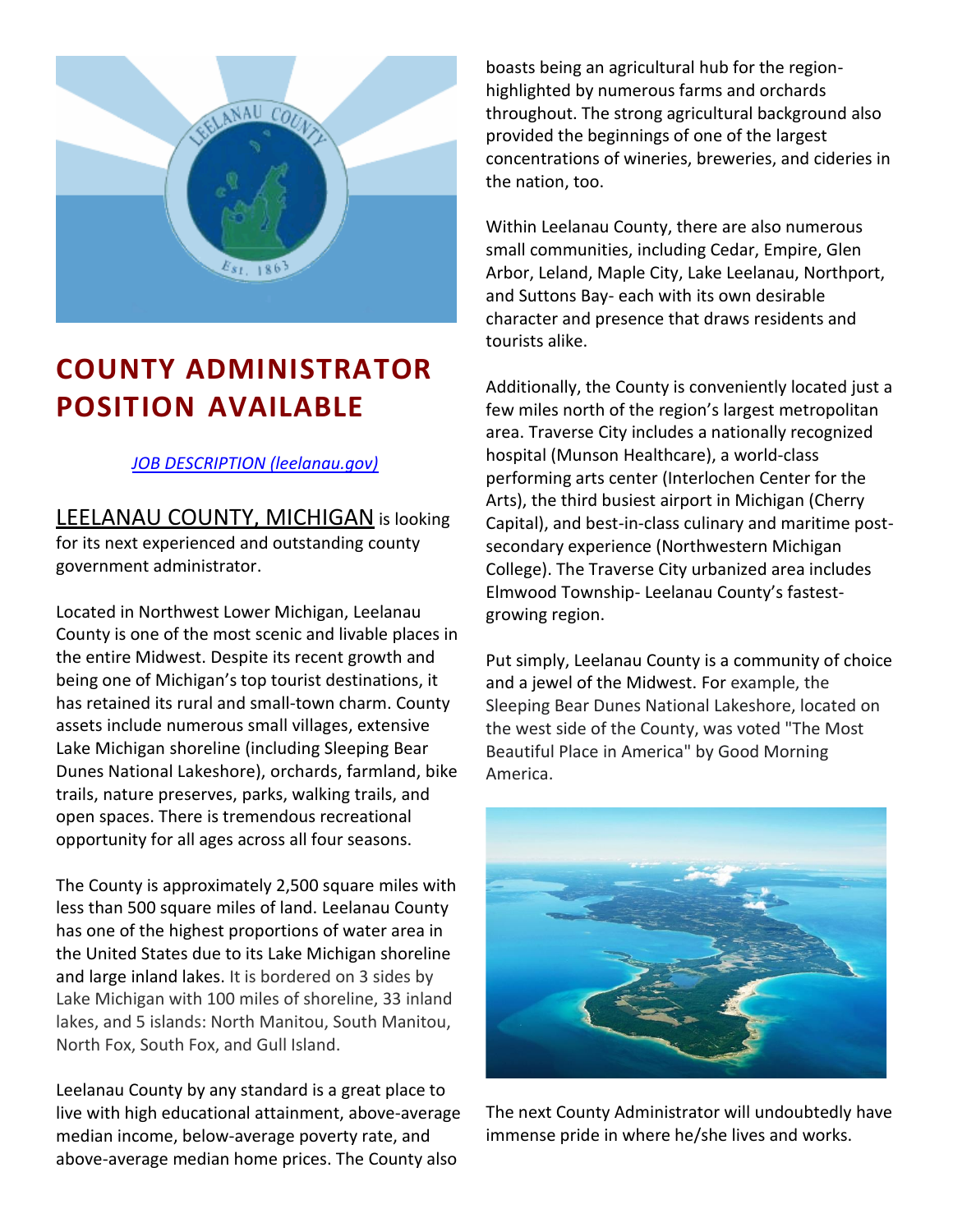#### LEELANAU COUNTY GOVERNMENT

The 2021 year-round population estimate for Leelanau County is 22,623, but the county also holds a significant summer population and robust tourism activity.

| Educational Achievement (Over Age 25)             |     |                             |
|---------------------------------------------------|-----|-----------------------------|
| High School or Higher<br>$(2016 - 2020)$          | 96% |                             |
| Bachelor's Degree or<br>Higher (2016-2020)        | 47% |                             |
|                                                   |     |                             |
| Other<br><b>Statistics</b>                        |     |                             |
| Median Age – Leelanau County/U.S.                 |     | 54/38                       |
| Zillow Home Value Index -<br>Leelanau County/U.S. |     | \$449k<br>/\$344k           |
| Median Household Income -<br>Leelanau County/U.S. |     | \$73k/<br>\$65k per<br>year |
| Poverty Rate - Leelanau County/U.S.               |     | 7%/11%                      |

Source: U.S. Census Bureau



**CLIMATE** 

No matter the time of year, Leelanau County is a community of postcards and, in today's world, Instagram. While June, July, and August are widely seen by residents and visitors alike as the most pleasant time of year, the spring flowers and fall colors are exceptional. Moreover, the winter months bring joy to those seeking the peace and serenity of snowfall, while also providing ample opportunity for activities, too.

The Leelanau County Board of Commissioners is the legislative body and discharges its duties as federal and state law requires. It is the function of the Board to set policy for the County, adopt and monitor an annual budget, equalize property tax assessments, set fees, contract for a yearly audit of all County funds, and implement the recommendations of its auditing firm to ensure the legal and efficient use of tax dollars.

The Board appoints other boards and commissions, adopts ordinances, buys land for county use and sells the county-owned property, and enters into contracts and agreements on behalf of Leelanau County. Leelanau County is divided into seven (7) commissioner districts. Commissioners are elected by district every two years.

Leelanau County operates on a \$14.8 million general fund budget and has 124 employees with six unions. In addition to the general government services, the county provides services for Building Safety, Senior Services, the Leland Dam, and seasonal services for marine patrol and the county parks. Additionally, the Michigan State University Extension and Conservation District offices are on-site.

The County is dealing with issues including protecting and sustaining water resources, substance abuse prevention, expanding broadband, addressing housing needs, and allocating ARPA funds. The Board of Commissioner deliberations are often focused on balancing the recent population growth of the County while keeping true to therural character feel that its residents appreciate so much. When the next County Administrator begins, there will be at least three new county commissioners.

Leelanau County is in excellent financial standing and represents many years of good governance and administration. Employees are talented, often longtenured, and very committed to the community.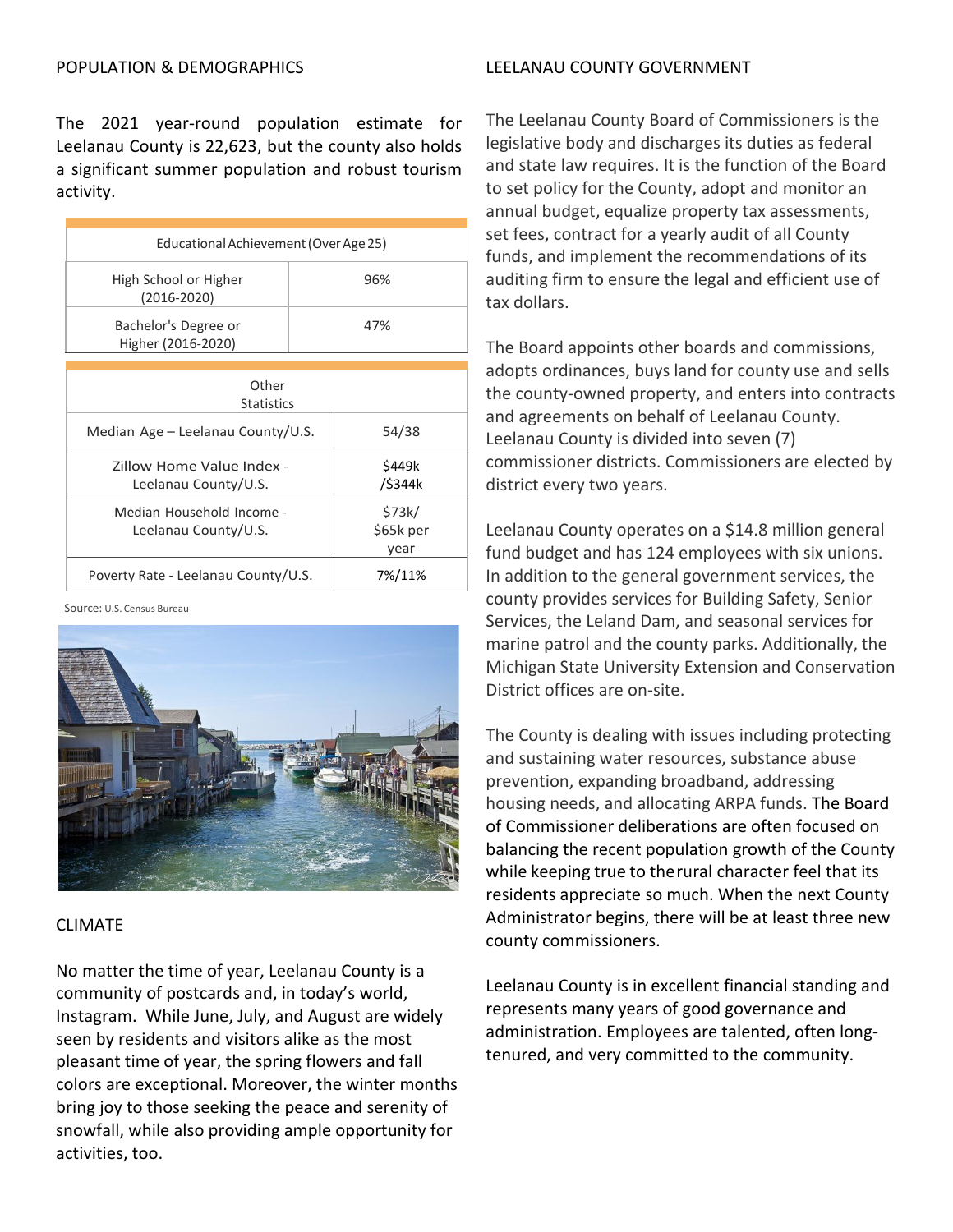#### THE IDEAL CANDIDATE

The Leelanau County Board of Commissioners is seeking an experienced manager andleader to work with as a supporter and a trusted advisor. As with the current retiring Administrator, the next County Administrator will workclosely with the Board to implement its priorities and policies. The individual will have a working knowledge of Michigan County Government. The Board understands that it should set policy while the Administrator should run the day-to-day operations. The ideal candidate must have demonstrated experience working successfully with a Board to establish a vision, identify goals, and collaboratively chart a course for the future.

The next Administrator will be an excellent communicator of high integrity who believesin transparency. The individual will be one of the County's primary representatives. As such, the Administrator will be someone who understands listening to be an essential part of communication. The individual will be able to relate complex concepts in terms that are easily understood by the Board, residents, members of the business community, staff, and the media. The Administrator will be part of and visible in the community.



Leelanau County is a community that seeks excellence in all it does. The Administrator will place a high degree of importance ondelivering high-quality services. The candidate will also believe strongly in outstanding customer service and leading byexample.

The next Administrator will be supportive of staff but also requires accountability. The ideal candidate will create a team environment where departments work together to achieve the goals. While the Administrator is responsible for implementing policy on behalf of the Board, he/she will ensure that residents and employees feel heard and valued inthe decision-making process.



Leelanau County prides itself on being financially conservative, so the individual will be expectedto critically examine current operations with an eye to cost-effectiveness. As a result, the individual will have strong analytical skills and understand how to apply and leverage sound management techniques and technologies. The Administrator will also need to understand the workload that the staff is under and set reasonable expectations and priorities with the Board so that projects are structured and scheduled in a manageable way for the team to accomplish.

The Board would like someone personable, intelligent, upbeat, friendly, fair, honest, outgoing, patient, organized, and positive with a "can-do" and engaging attitude. The ideal candidatewill have a quick mind, not be easily discouraged, and be positive and resilient. The County is looking for someone who will solve problems, build consensus without being controversial, and strongly believe in having an open-door policy.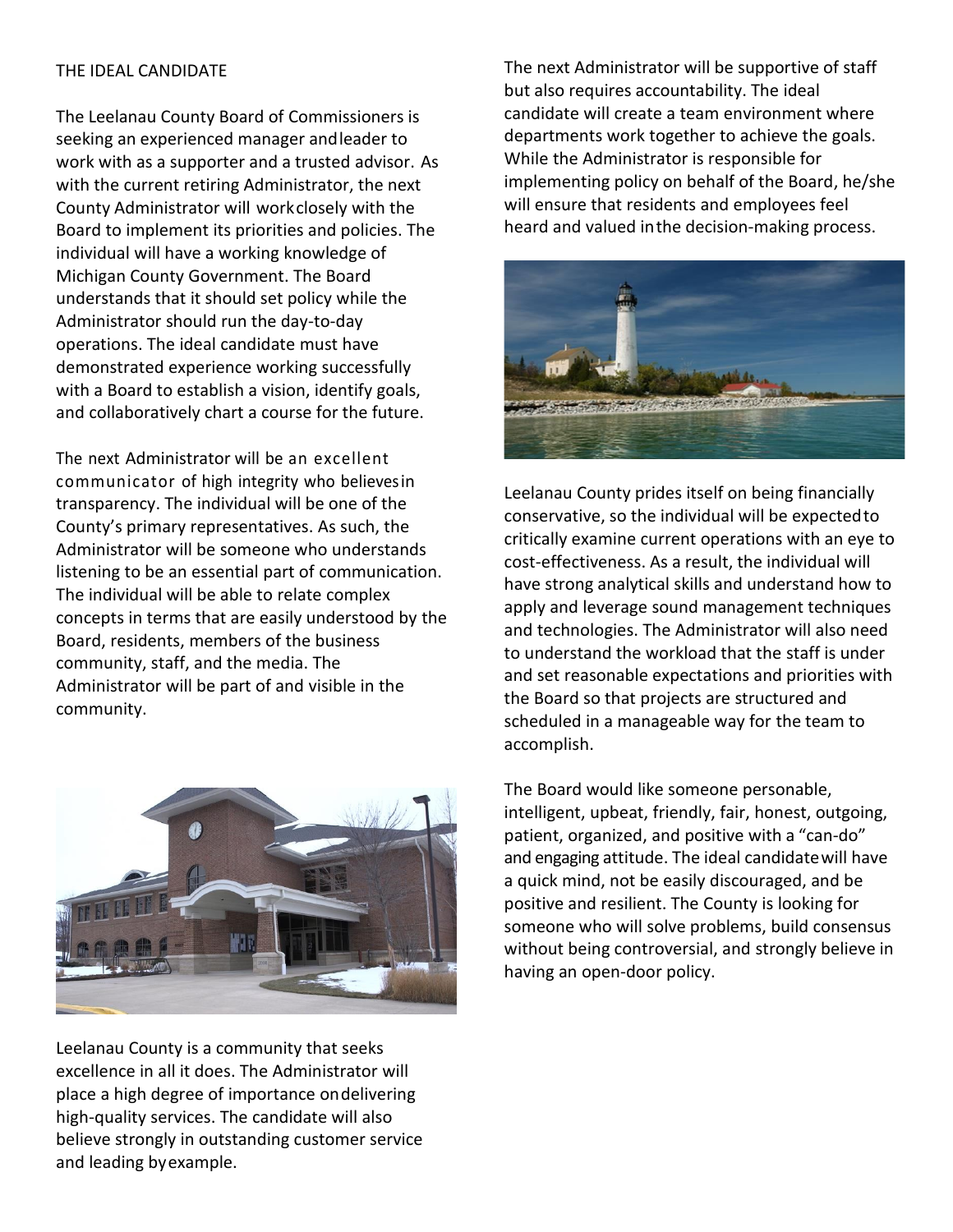The Board is ideally looking for someone with direct experience in county government and an operational understanding of county government budgeting, finances, attorneys, and human resources. Individuals with relevant experience working with other Board run organizations will also receive consideration. Experience in Roberts Rules of Order, overseeing collective bargaining, county parks, master plans, and capital improvement plans is also sought.

The Board also desires to continue to work collaboratively with other local, tribal, regional, and state government agencies. Experience working withthe State of Michigan Legislature will also be a plus. The ideal candidate will also understand that proven leadership arises from alliances and partnerships. A sense of humor and having fun is a good thing, too!

This position prefers a master's degree (or equivalent) from an accredited four-year college or university with major coursework in public administration, business administration, or related fields. Desired qualifications include at least five years of direct county government or ten years of equivalent Board experience in a similarly sized organization.



COMPENSATION & BENEFITS

The salary range for this position is \$95,000 to \$116,000 and will depend on qualifications and experience. The benefits are excellent. Benefits include comprehensive medical, dental, vision, life insurance, vehicle allowance, professional development, public employee retirement system contributions, holiday, vacation, and sick leave.

Subject to negotiation and final approval, the Board seeks a multi-year contract that includes annual performance reviews.

# MOST RECENT COUNTY ADMINISTRATOR

The current Administrator was hired in 2012 and is expected to retire at the end of 2022. However, he is committed to providing direct assistance to the next Administrator to ensure a smooth transition. The Board of Commissioners seeks the same, so the next Administrator also enjoys a long tenure with the County.

## **RESIDENCY**

The next County Administrator will be required to reside within 20 miles of Leelanau County.



## HOW TO APPLY

E-mail your cover letter and resume, in PDF format, to Leelanau County Human Resources, [adminsearch@leelanau.gov](mailto:adminsearch@leelanau.gov) by July 15, 2022. Faxed and mailed resumes will not be considered. Questions should also be directed to [adminsearch@leelanau.gov](mailto:adminsearch@leelanau.gov)